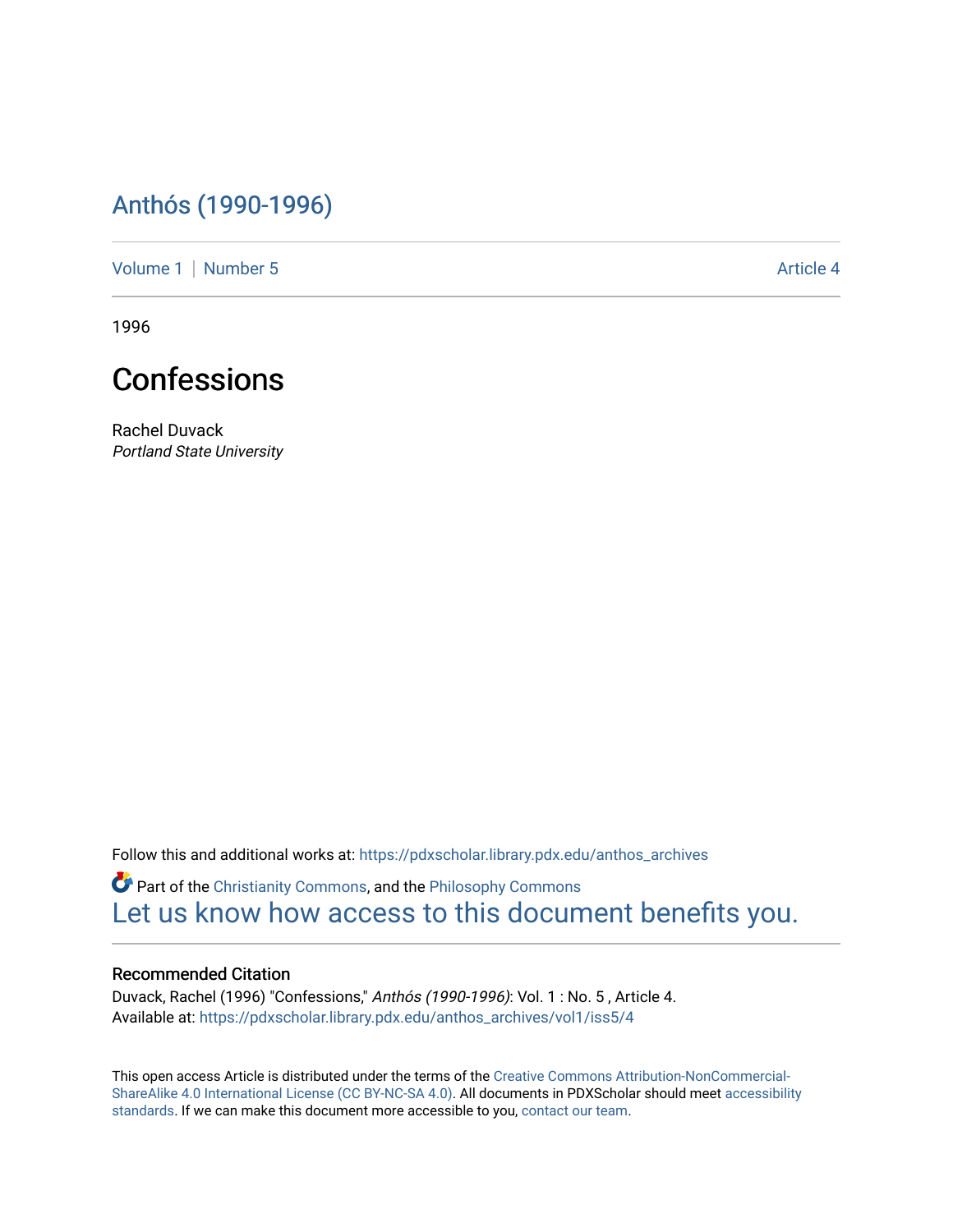## *Confessions Rachel Duvack*

Augustine of Hippo was a man who wanted two inharmonious states. He wanted to have the security of an absolute and sustaining faith in God, a faith that would have proscribed and clear definitions of what he should believe. At the same time, he was quite unable to control the roaming of his restless, seeking mind. Seeing apparent contradictions in Scriptures, he wanted to be able to explain them in a way that would allow his logical mind to accept them, not on faith alone but on the satisfaction of all his questions. The *Confessiom* tells the tale of his life leading up to his final conversion to Catholicism, then offers a lengthy treatise on dealing with temptation, and then moves to an explication of the first book of Genesis. Written 10 years after his conversion, the *Confessions* is both an exploration of his changed thinking since his conversion and a message from the Bishop of Hippo to his congregants. It is his attempt to reconcile his need for faith with his consuming doubts that makes the *Confessions* an intensely personal and intimate portrait of the man, Augustine. Complicating the story is the Bishop's acute awareness that his convictions about God and the Church are also his public argument for a Church doctrine that has been revised and rewritten for 300 years. Augustine is aware that others in the Church hierarchy, as well as other Christian sects, have very different ideas about the tenets of their faith and he feels a responsibility to argue for the conclusions he has so painfully acquired.

Augustine's first attempt to reconcile his desire for faith and his need to have his questions logically explained was to join the Manichee faith as an "auditor." At 18 years old, the Manichee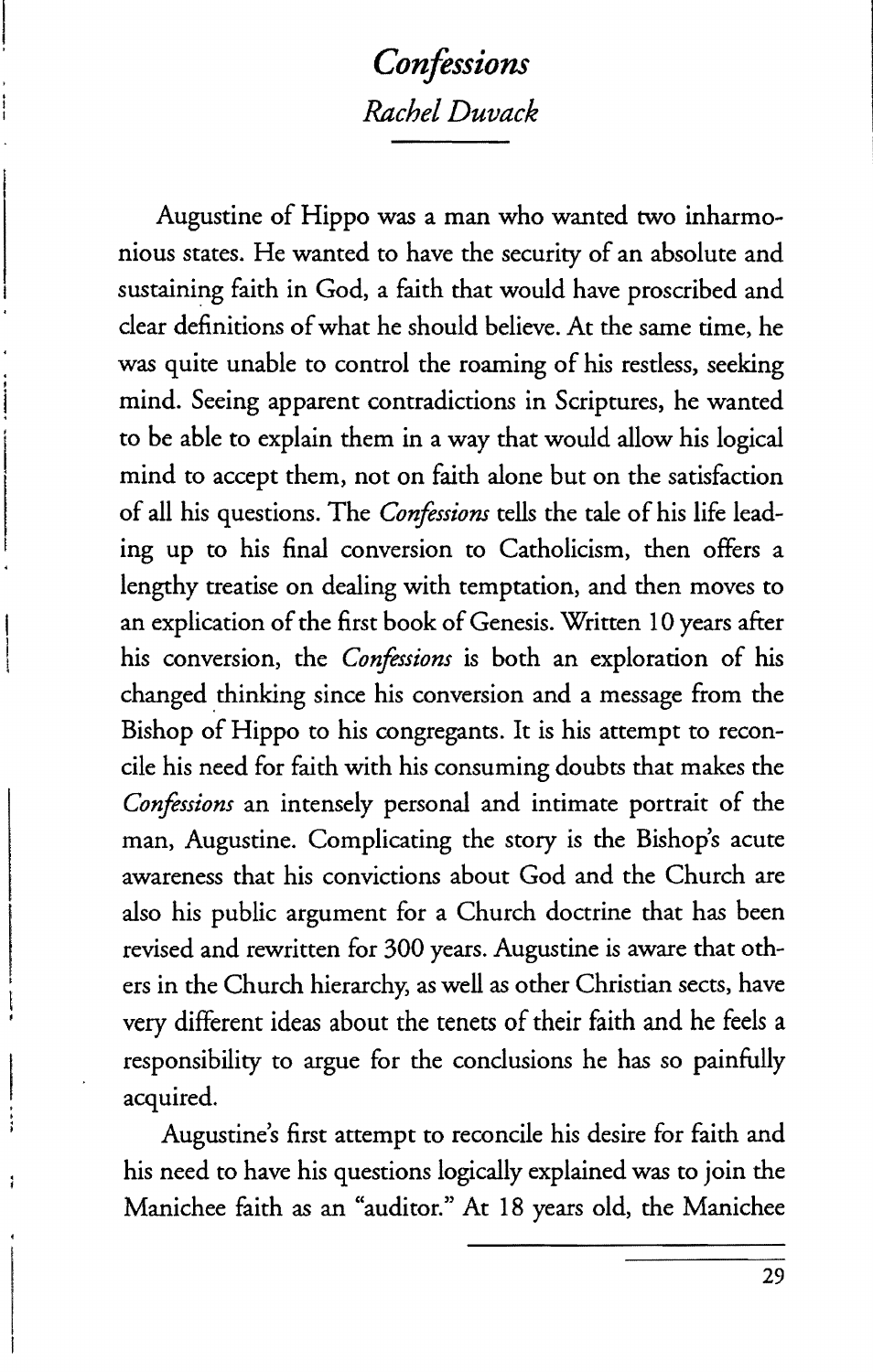faith seemed to him to offer answers that allowed him to reject the idea of acceptance on faith alone while at the same time to be free of guilt for doing so. As an auditor, he could serve the Manichee elite and be "dependent for his salvation on their mysterious prayers" (Brown, 392). In looking back on this phase of his life, which lasted 13 years, Augustine said, "1 thought it was not we who sin but some other nature that sins within us. It flattered my pride to think that I incurred no guilt, and when I did wrong, not to confess it so that you might bring healing to a soul that had sinned against you" (5, 10).

The attraction of the Manichee faith was twofold. Augustine had been introduced to Cicero and, on the basis of this introduction to philosophy, was in search of understanding the basic questions of life. The Manichee faith gave easy answers to his questions about the nature of God and the nature of evil. It exempted him to some degree from responsibility for his choices, one of which was to have a mistress. It allowed him to pursue his worldly ambitions to acquire status, power and money. In addition, it gave him an alternative to the choice his mother, Monica, was pushing at him. Monica wanted passionately for Augustine to embrace the Catholic faith, which he refused to do. His refusal was based on his initial, quick reading of the Scriptures and his belief that they were unclear and untrustworthy as a source of final knowledge. "[When 1 first read the Scriptures, to me] they seemed quite unworthy of comparison with the stately prose of Cicero because I had too much conceit to accept their simplicity and not enough insight to penetrate their depths" (3, 5).

Probably another reason for Augustine's rejection of Catholicism was his mother's very insistence on it. Monica was extremely ambitious for her boy; in her mind, acceptance of the Catholic faith would not only provide him with the salvation she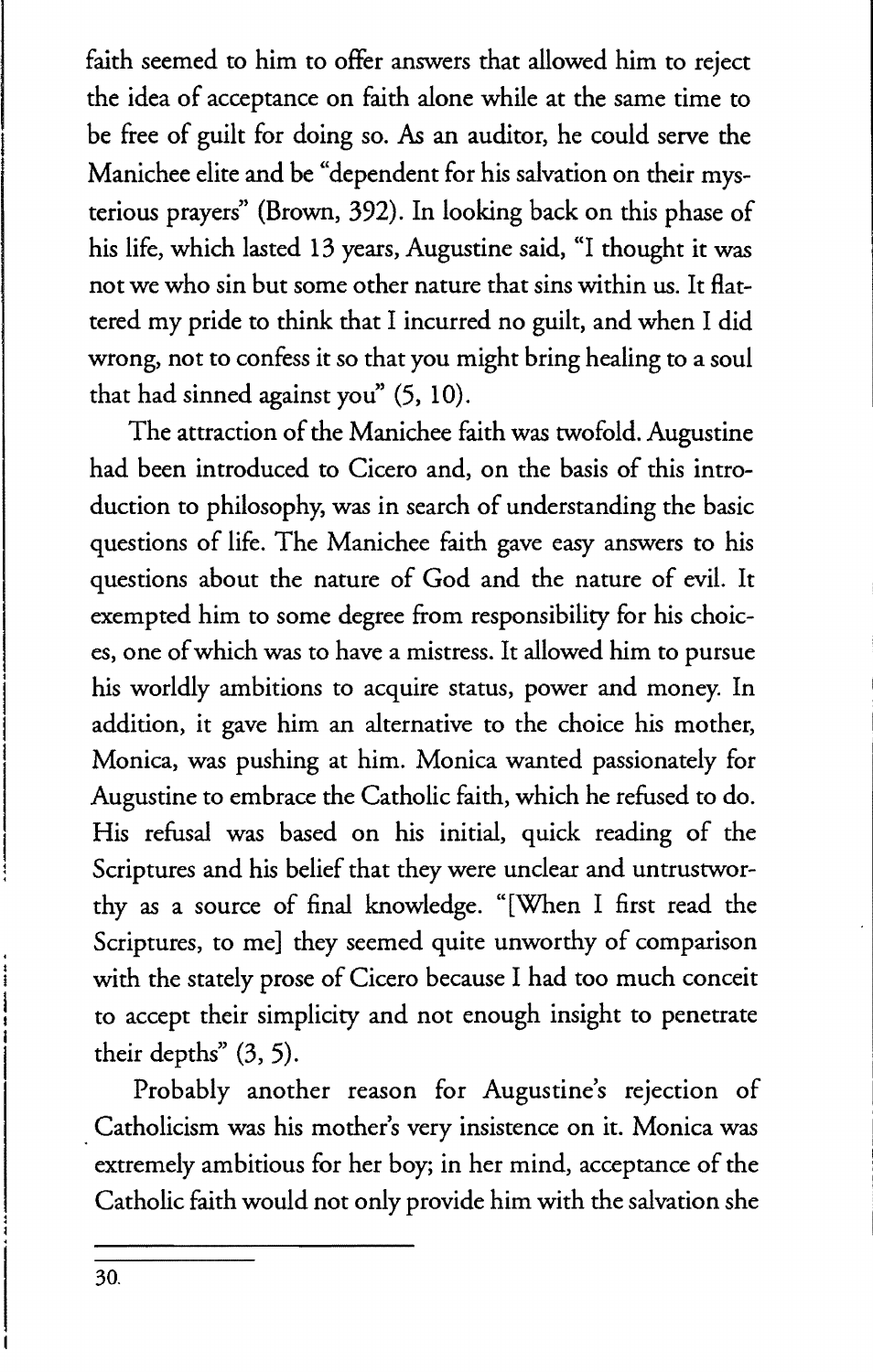believed was to be found only in that faith, but would also be a vehicle for her worldly ambitions for him to be realized. Monica and Augustine's father, Patricius, had sacrificed for his education and expected him to become a lawyer, a good way to gain an entree into government circles, but Augustine chose teaching as a career. Augustine's resistance to at least some of Monica's plans may have had to do with his recognition that her devotion to him was excessive, creating a desire in him to pull away and make his own decisions. When he decided to leave Carthage and go to Rome, he found it necessary to trick Monica in order to leave her behind, "For, as mothers do, and far more than most, she loved to have me with her" (5, 8), It is probably significant that Augustine's favorite story as a boy was the episode in the Aeneid when Aeneas sails away and leaves Dido behind. "What were your feelings, Dido, then? What were the sighs you uttered at that sight, when far and wide, from your high citadel, you saw the beaches boil and turmoil take the waters, with such a vast uproar before your eyes? Voracious Love, to what do you not drive the hearts of men?" (Aeneid, 4, 561 ff.). Augustine says about his mother, "The wind blew and filled our sails, and the shore disappeared from sight. The next morning she was wild with grief, pouring her sighs and sorrows in your ear...you used her too jealous love' for her son as a scourge of sorrow for her just punishment" (5, 8).

Unlike Dido, who died by her own hand, however, Monica followed Augustine, and eventually was successful in convincing him to comply with one of her plans; she managed to gain his agreement to an advantageous marriage with a girl from a wealthy, Catholic family. She hoped that this would lead not only to his advancement but also be influential in converting him to the one true faith. Even though the marriage never took place, the consequence of this decision was a key factor in bring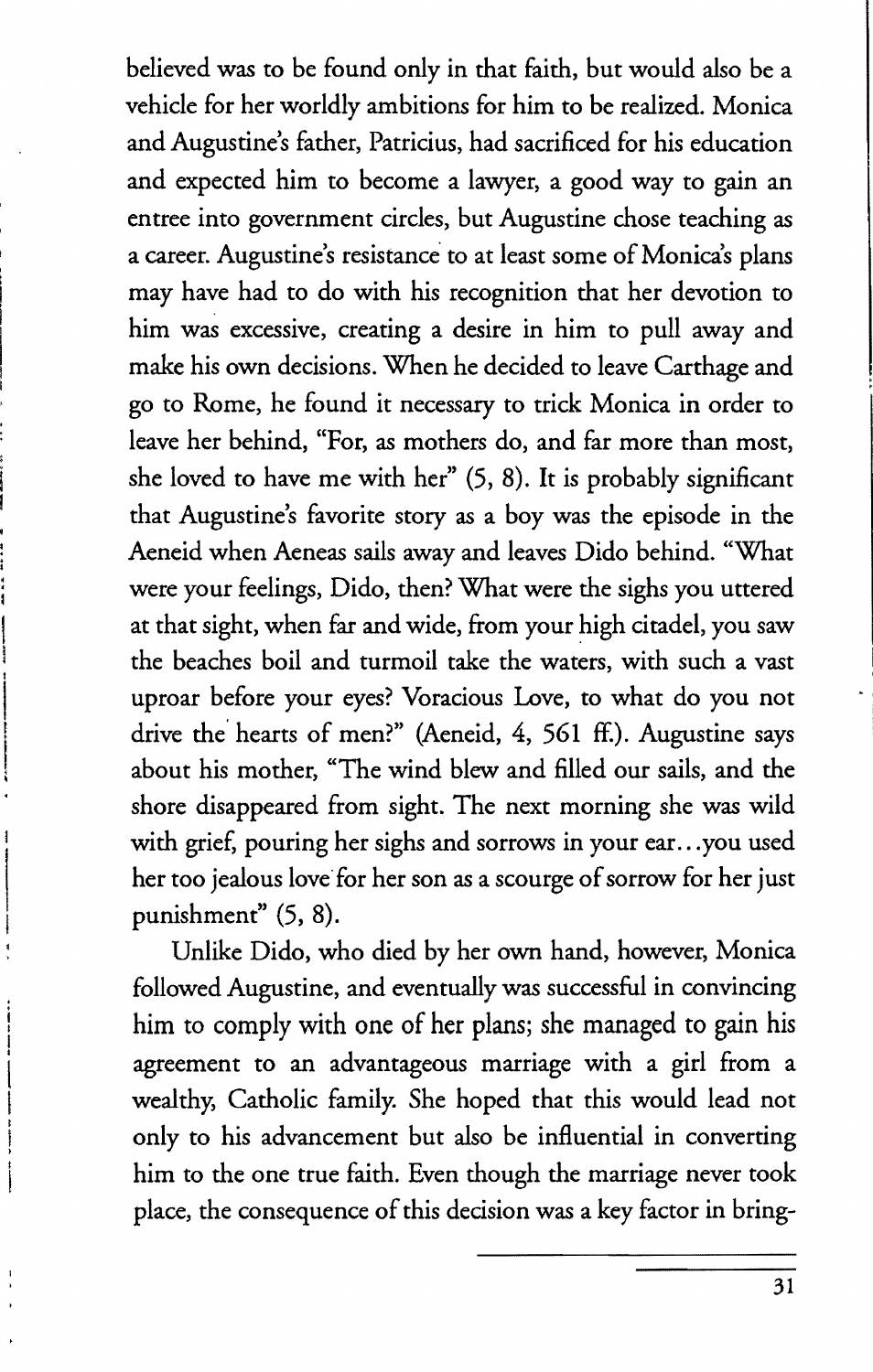ing Augustine to his conversion, in a way Monica could not have foreseen. Upon becoming betrothed, it was necessary for Augustine to separate from his mistress of many years "and this was a blow that crushed my heart to bleeding, because I loved her dearly" (6, 18). The mistress returned to Africa, vowing to never take another man but Augustine, in continuing pain and loneliness, immediately sought another mistress. This failed to still the ache in his heart and his recognition that his loneliness was not for sexual fulfillment and could not be filled by association with another woman was one of the factors contributing to his despair. He knew once again that the only solace he could find would be in God.

At this time, Augustine began to read the translated works of some of the Greek philosophers-particularly Plotinus, a Neoplatonist—and this reading gave him, in essence, a new way to see the Scriptures. Plotinus had combined the thinking of Plato and Aristotle with a variation of the idea of Divine Trinity. Augustine's reading prompted him "to look for truth as something incorporeal, and 1 caught sight of your invisible nature, as it is known through your creatures" (7,20). For a period of time, Augustine's metaphysical questions seemed to be answered and he later looked back on this as a moment of danger: "1 might have thought it possible for a man who read nothing but the Platonist books to derive the same spirit from them alone" (7, 20). Augustine needed to have the security of an outer authority, a stable and consoling discipline. He "turned to find a discipline to complement the lucid spirituality of the Platonists" and he found it in Paul (Brown, 104). "1 seized eagerly upon the venerable writings inspired by your Holy Spirit, especially those of the apostle Paul" (7, 21). Paul's commentary on philosophers must have seemed directed straight at him: "So what about these wise men, these scholars, these brilliant debaters of the world's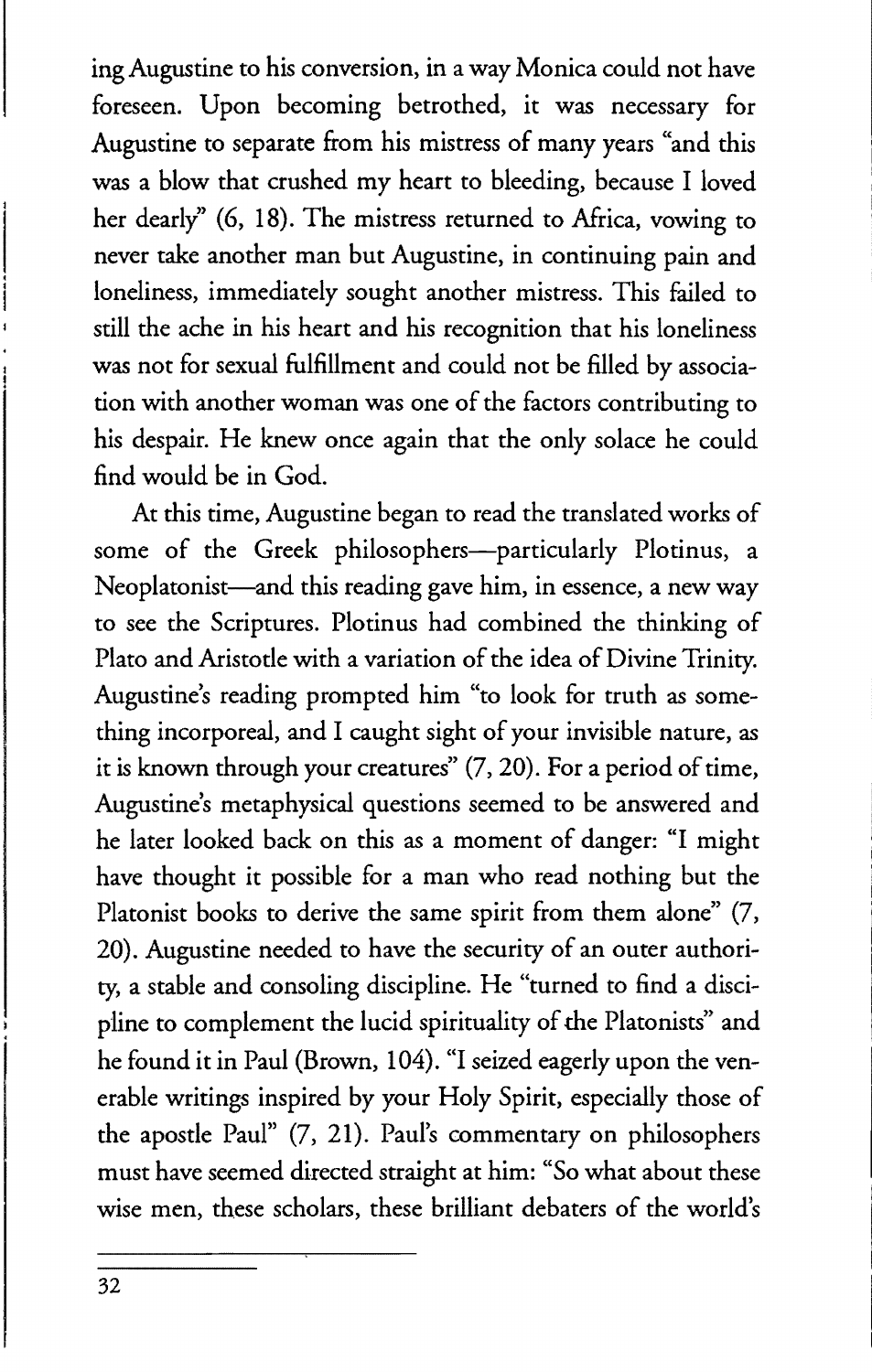great affairs? God has made them all look foolish and has shown their wisdom to be useless nonsense. For God in His wisdom saw to it that the world would never find God through human brilliance and then He stepped in and saved all those who believed his message, which the world calls foolish and silly" (I Corinthians 1, 20-21).

In all Augustine's searching for God and searching for answers, there is a constant conflict. Having decided to be a Catholic, "I believed it was in Christ ... affirmed by the authority of your Catholic Church, that you had laid the path of man's salvation," he was quite unable to placidly accept that he was saved by his embrace of the Catholic faith. His restless mind still sought for answers: "I was still burning with anxiety to find the source from which evil comes" (7, 7). The conflict rose to a higher and higher pitch. This experience of conflict was part of the fiber of Augustine's life. It permeated the cultural tradition in which he had been educated. The texts he studied by Homer and his favorite, Virgil; contained endless, bloody conflicts. In fact, in his view, if a thing is worth fighting for, it has value; put another way, it is the fight that brings value to the prize. The problem was that both sides of the battle were within Augustine. If he was to win, then he was also to lose. Small wonder that he clung so tightly to Paul, who expressed the same agony of inward struggle: "But I see a different law in the members of my body, waging war against the law of my mind and making me a prisoner of the law of sin which is in my members. Wretched man that I am! Who will set me free from the body of this death?" (Romans 7, 23-24). Augustine had to follow the advice of another fighter in the war against the flesh, Plotinus: "Withdraw into yourself and look" *(Enneads;* Beauty, 54). This turning inward was again a part of the cultural fiber of Augustine's life. The works of the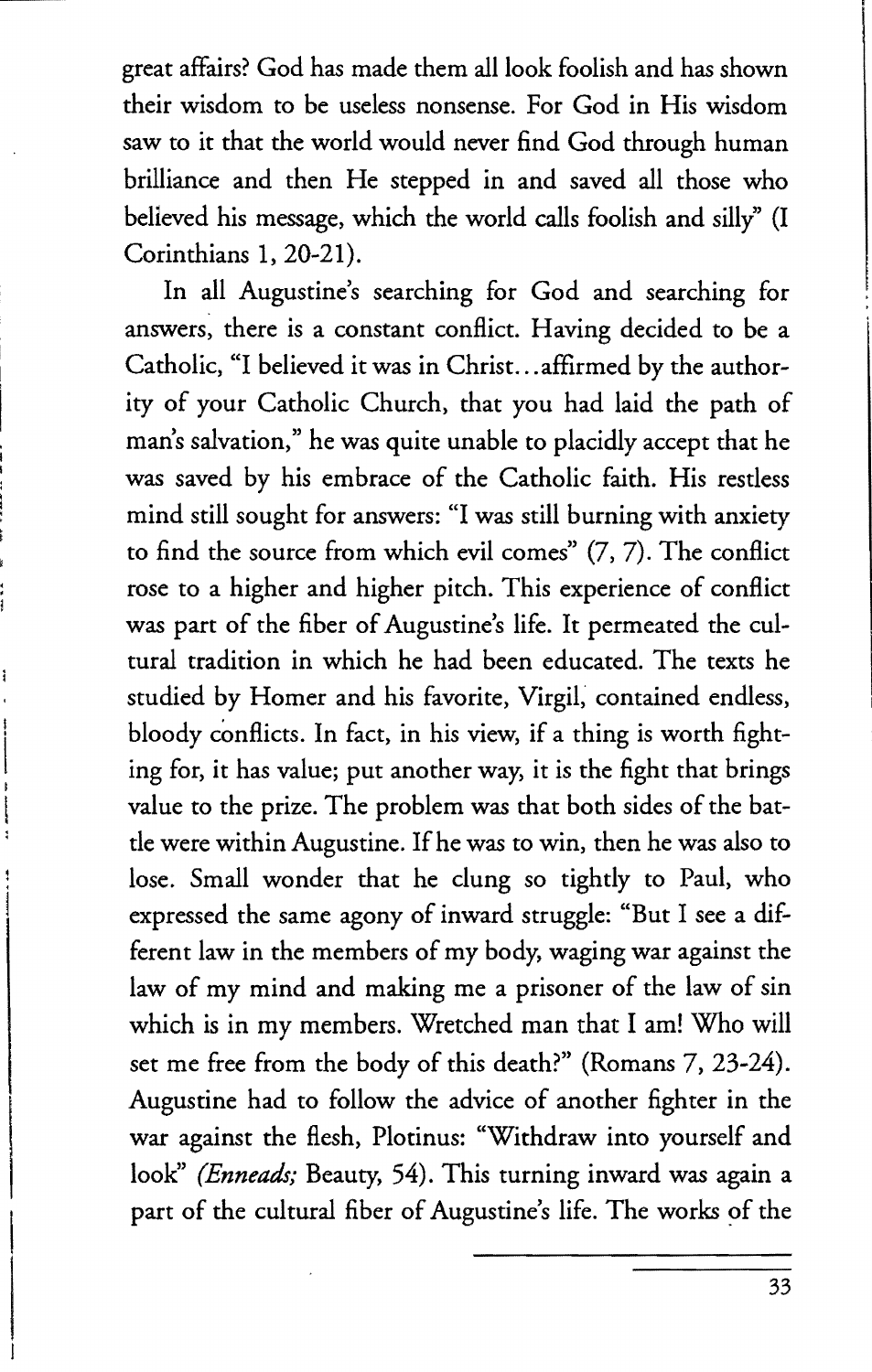philosophers that he discovered as a young man introduced him to this idea of looking within for answers. The whole movement of the literary and historical legacy he inherited was a gradual turning from public, outer life to a private, inward reflection of the individual person. During his final struggle towards his conversion, Augustine's retreat further and further into the garden at the house in which he was staying reflected this movement inward. His final battle would take place in the farthest corner of the garden, away even from his closest friend.

There would be only one possible solution, and he avoided it as long as possible. If he was to devote himself to the life of a servus Dei, a servant of God, he would have to absolutely renounce his secular life, including carnal pleasures. This was a fairly common practice at that time for philosophers and for baptized Catholics. In fact, it was one way in which the Christian religion, which was open to all classes and both sexes, differentiated itself as a separate entity: "Strict codes of sexual discipline...provided the Christian Church with a distinctive code of behavior"; in particular, the "gesture of continence" was seen as "a form of physical heroism equivalent to... [facing] down] the chill fear of death" (Brown, 60).

While Augustine's final struggle took place in the farthest reaches of the garden, his decision was made in front of a witness, his friend Alypius, and he rushed also to tell his mother of his choice, thus returning dramatically to the public from the private arena. His capitulation was absolute and he put absolute faith into his decision for baptism, believing that "if any man is in Christ, he is a new creature. The old things have passed away; behold, new things have come" (II Corinthians 5, 17). Ten years later, a sadder, wiser Augustine will acknowledge that even in the area of fornication, which he has conquered completely in his conscious mind, he is still helpless to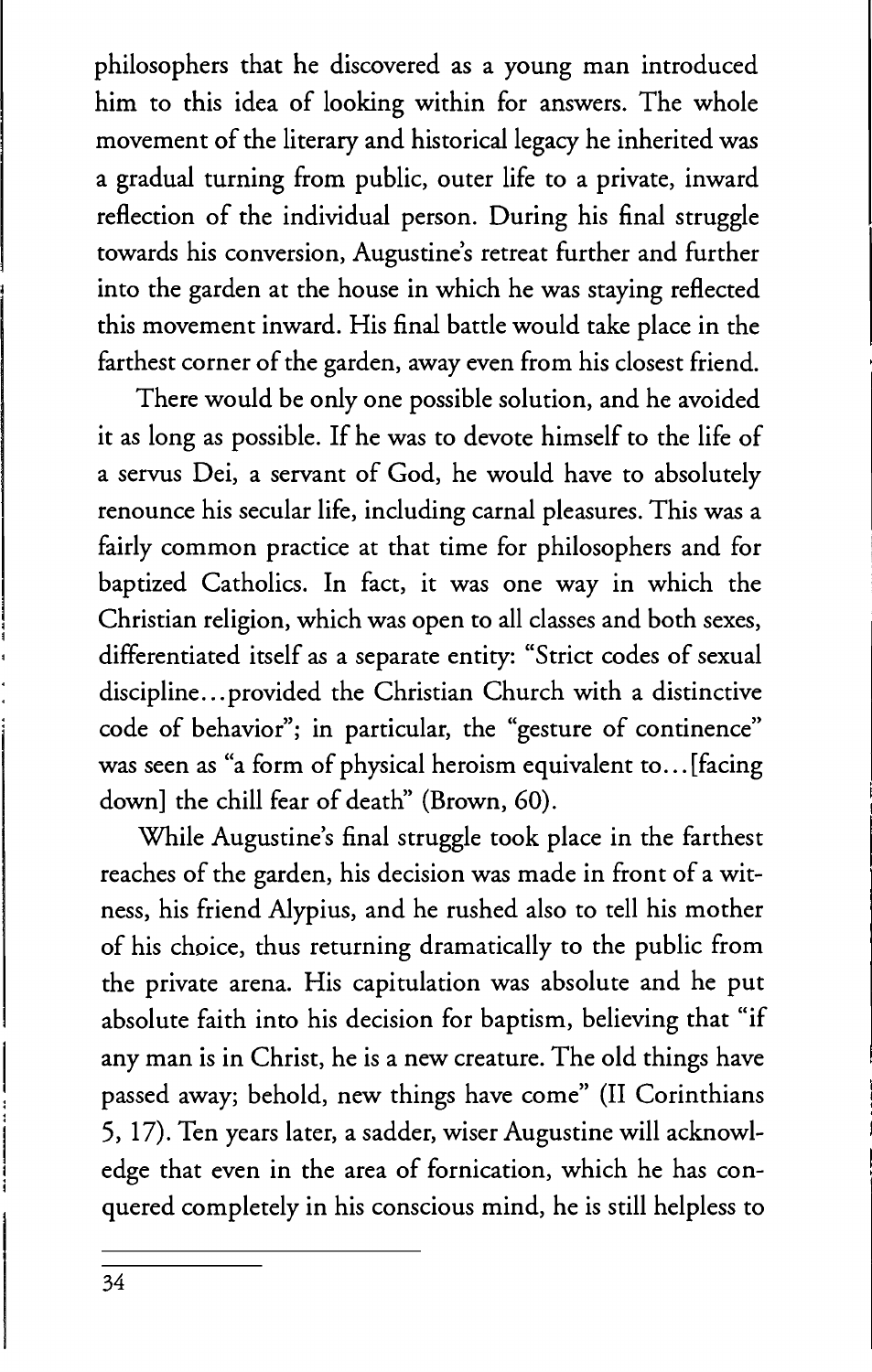control while sleeping. He has many areas of struggle, including the pleasures of eating and drinking and of desiring the good opinion of others, and he has come to believe that it is only in death that we will reach complete joy and peace in God: "You will perfect your mercies in me until I reach the fullness of peace, which I shall enjoy with you in soul and body, when death is swallowed up in victory" (10, 30). He is also gradually changing his belief that man has the power to turn towards God. If his own deep desire, passionate commitment and unremitting dedication to God did not result in living a life of peace in God, he has to come to the conclusion that it is God who must rescue us from the sins of the flesh; we cannot rescue ourselves. This is one of the messages he wishes to bring to the Church.

Augustine's final three books of the *Confessions* are an exposition of the first chapter of Genesis. In it, he describes the foundations of his faith as he describes the foundations of the creation of heaven and earth. Essential to this basic faith is the recognition of God's goodness and truth. While he carefully describes the meaning that he believes underlies the words of Genesis, he is humble enough to acknowledge that his "truth" is only the truth as far as he has had it revealed to him by God. Possibly the most important information Augustine wished to convey was that all people have the right to interpret Scriptures in their own way, provided we are searching for the truth, "For how can it harm me that it should be possible to interpret these words in several ways, all of which may yet be true? What harm is there if a reader believes what you, the Light of all truthful minds, show him to be the true meaning? It may not even be the meaning which the writer had in mind, and yet he too saw in them a true meaning, different though it may have been from this" (12, 18).